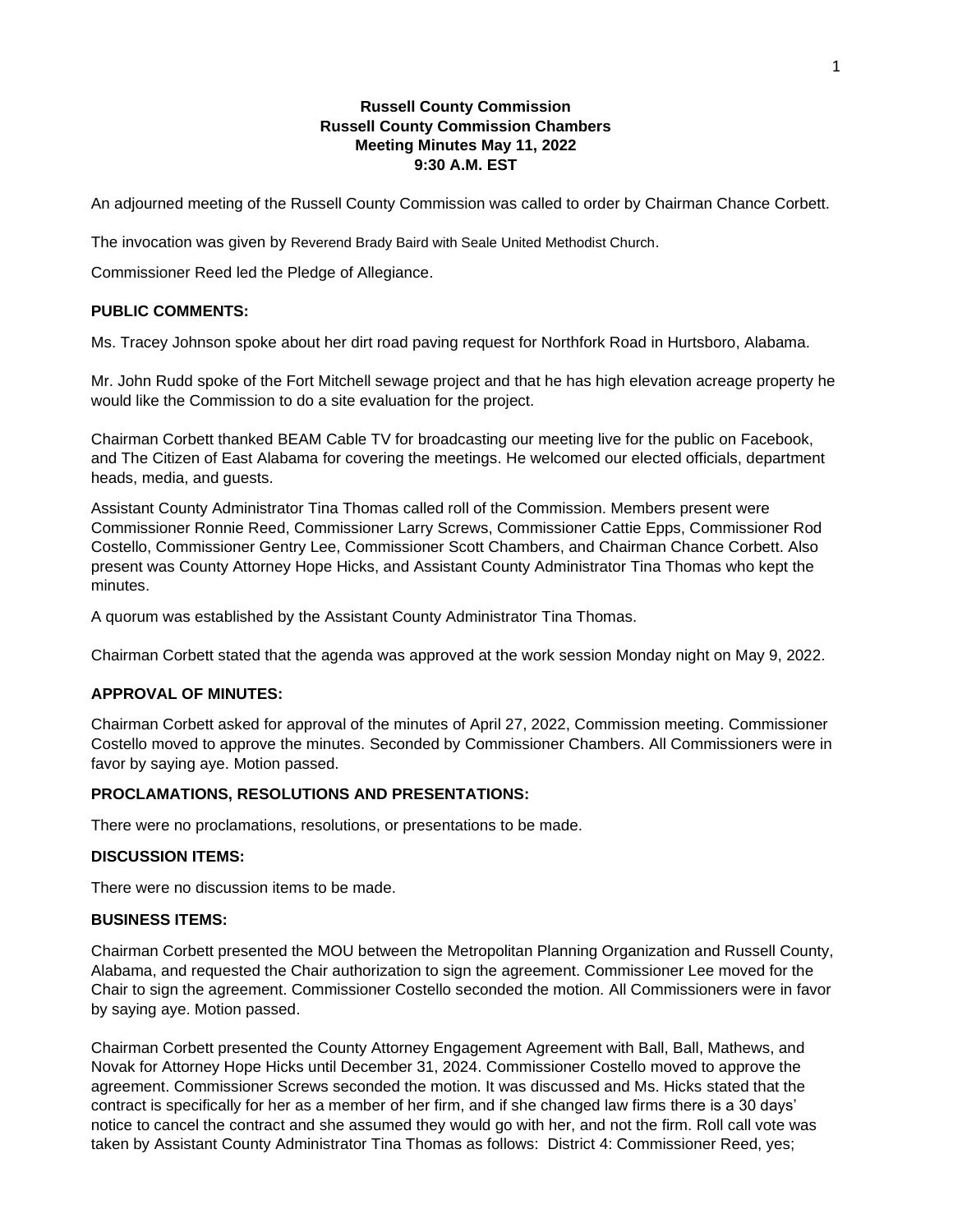District 7: Commissioner Screws, yes; District 5: Commissioner Epps, yes; District 3: Commissioner Costello, yes; District 1: Commissioner Lee, yes; District 2: Commissioner Chambers, yes; and District 6: Commissioner Corbett, yes. Motion passed unanimously.

Chairman Corbett recognized Maintenance Director Leon Watson who presented the awarding of the Russell County Courthouse re-seal project. Mr. Watson stated he ran bids from March 9<sup>th</sup> to April 1<sup>st</sup> for the reseal project of the courthouse and had opened bids here in the Commission chambers on April 11, 2022. He presented his recommendation to award the bid to Harrington Paint Company in Phenix City, Alabama, in the amount of \$87,000. Commissioner Lee moved to approve the bid award. Seconded by Commissioner Chambers. All Commissioners were in favor by saying aye. Motion passed.

# **COUNTY ENGINEER:**

Ben Elliott with the County Engineering Department presented the survey equipment award. Mr. Elliott asked the Commission for approval for the survey equipment to EGPS Solutions, Inc. for \$21,220, and it was a budgeted item. Commissioner Lee moved to accept the award. Seconded by Commissioner Chambers. All Commissioners were in favor by saying aye. Motion passed.

### **SANITATION:**

The Sanitation Department had nothing to report.

### **ADMINISTRATOR:**

Assistant County Administrator Tina Thomas had nothing to report.

### **CORONAVIRUS RESCUE ACT FUND:**

Chairman Corbett recognized Mr. Scott Holmes with Hecht Burdeshaw Architects, Inc. who presented an update and recommendation for the Russell County Sheriff's Office covid supply storage building site. Mr. Holmes requested approval for a proposal from Geotechnical & Environmental Consultants, Inc. for \$6,500 for a geotechnical study of the site. Commissioner Costello moved to approve to pay for the study. Seconded by Commissioner Lee. Ms. Hicks was asked if the building will be covered by the ARPA funds. Ms. Hicks stated that she cannot answer that until she knows all the uses and the potential cost. She thinks the \$6,500 could be used from the ARPA funds since it's determining the best location for this building. Mr. Holmes stated that he will have the information for the whole property. He verified that the \$6,500 will cover the whole site. He will change the locations in the proposal. Roll call vote was taken by Assistant County Administrator Tina Thomas as follows: District 4: Commissioner Reed, yes; District 7: Commissioner Screws, yes; District 5: Commissioner Epps, yes; District 3: Commissioner Costello, yes; District 1: Commissioner Lee, yes; District 2: Commissioner Chambers, yes; and District 6: Commissioner Corbett, yes. Motion passed unanimously.

Chairman Corbett recognized Maintenance Director Leon Watson who presented the request for the morgue cooler payment. Mr. Wilson requested the approval of the new morgue cooler to Johnstone Supply in the amount of \$38,766.14 out of the ARPA funds. Commissioner Lee moved to approve the request. Seconded by Commissioner Chambers. Roll call vote was taken by Assistant County Administrator Tina Thomas as follows: District 4: Commissioner Reed, yes; District 7: Commissioner Screws, yes; District 5: Commissioner Epps, yes; District 3: Commissioner Costello, yes; District 1: Commissioner Lee, yes; District 2: Commissioner Chambers, yes; and District 6: Commissioner Corbett, yes. Motion passed unanimously.

### **HUMAN RESOURCES:** *Information in Commissioner's Packets*

# **COUNTY ATTORNEY:**